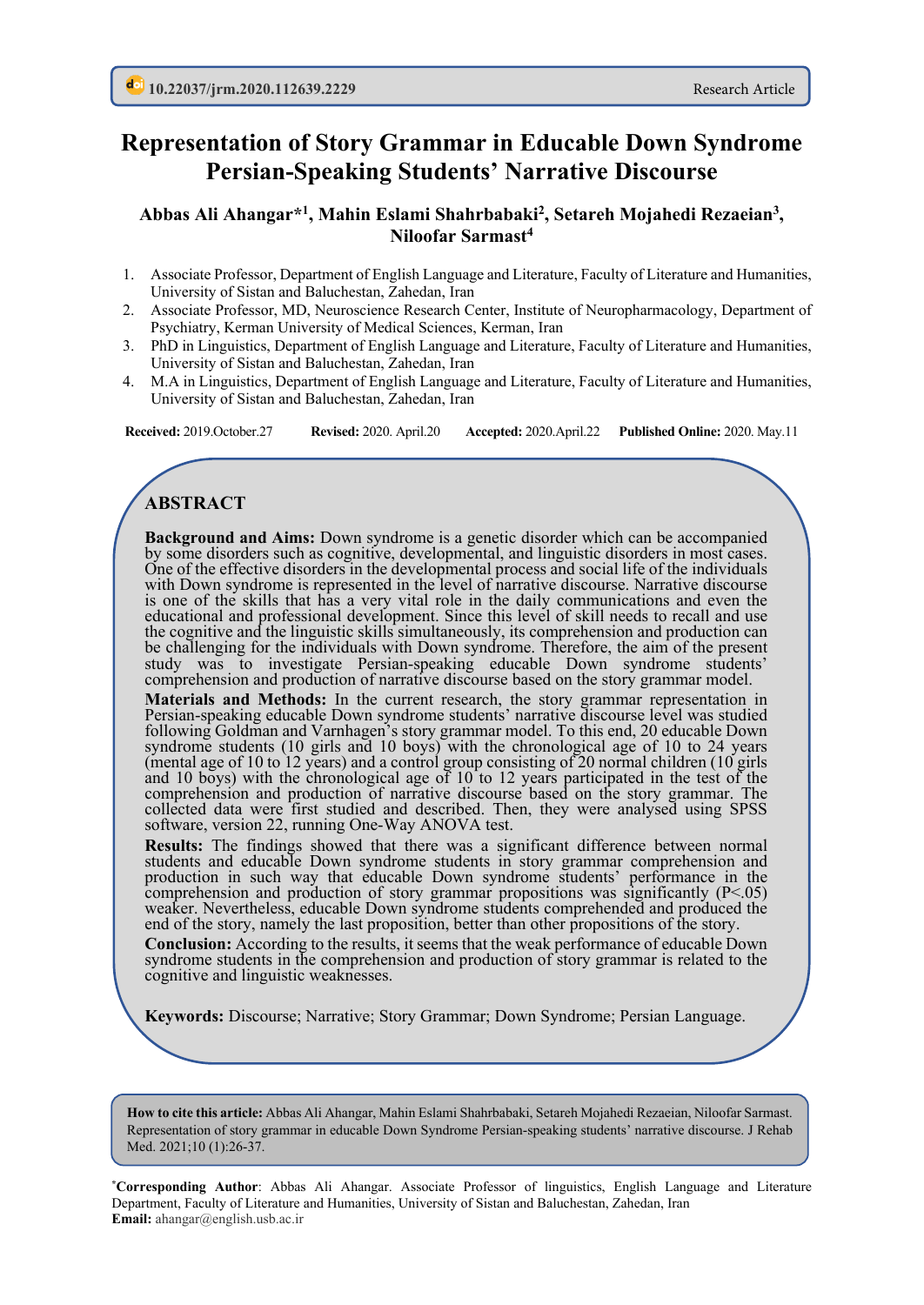# **بازنمایی دستور زبان داستان در گفتمان روایی دانش آموزان سندرم داون آموزش پذیر فارسی زبان**

عباسعلی آهنگر <sup>۶</sup>، مهین اسلامی شهربابکی<sup>۲</sup>، ستاره مجاهدی رضائیان *۳*، نیلوفر سرمست<sup>٤</sup>

.1 دانشیار زبانشناسی، دانشکده ادبیات و علوم انسانی، دانشگاه سیستان و بلوچستان، زاهدان، ایران .2 دانشیار روانپزشکی کودك و نوجوان، مرکز تحقیقات علوم اعصاب، موسسه نوروفارموکولوژي، بیمارستان روانپزشکی، دانشگاه علوم پزشکی، کرمان، ایران .3 دکتراي زبانشناسی، دانشکده ادبیات و علوم انسانی، دانشگاه سیستانو بلوچستان، زاهدان، ایران .4 کارشناس ارشد زبانشناسی، دانشکده ادبیات و علوم انسانی، دانشگاه سیستانوبلوچستان، زاهدان، ایران

**دریافت مقاله /05 1398/08 بازنگري مقاله 1399/02/01 پذیرش مقاله 1399/02/03**

**چکیده**

**مقدمه و اهداف:** سـندرم داون اختلال ژنتیکی اسـت که میتواند در اکثر موارد همراه با اختلال هایی همچون شـناختی، رشـدي و زبانی باشـد. یکی از اختلال هاي تاثیرگذار در روند رشـد و زندگی اجتماعی افراد مبتلا به سـندرم داون در سـطح گفتمان روایی نمود پیدا میکند. گفتمان روایی یکی از مهارتهایی اسـت که نقش بسـیار مهمی در تعاملهاي روزمره و حتی پیشـرفت تحصـیلی و شـغلی افراد دارد. از آنجاییکه این سـطح از مهارت مسـتلزم فراخواندن و بهکارگیري همزمان مهارتهاي شناختی و زبانی است، درك و تولید آن میتواند براي افراد مبتلا به سندرم داون چالشبرانگیز باشد؛ بنابراین هدف پژوهش حاضـر، بررسـی درك و تولید گفتمان روایی دانشآموزان آموزشپذیر فارسـیزبان سـندرم داون بر اسـاس الگوي دستور زبان است.

**م واد و روش ها :** در پژوهش حاضـر، بررسـی بازنمایی دسـتور زبان داسـتان در سـطح گفتمان روایی دانش آموزان سـندرم داون آموزش پذیر فارسـی زبان بر اسـاس الگوي دسـتور زبان داسـتان مطرح شـده توسـط گلدمن و وارن هاگن انجام شـد. به این منظور، 20 دانش آموز سـندرم داون آموزش پذیر ( 10 دختر و 10 پسـر) با سـن تقویمی 10 تا 24 سـال (سـن عقلی 10 تا 12 سـال) و گروه کنترل شـامل 20 دانش آموز عادي ( 10 دختر و 10 پسـر) با سـن تقویمی 10 تا 12 سـال در آزمون درك و تولید گفتمان روایی بر اسـاس دسـتور زبان داسـتان شـرکت داشـتند. داده هاي گردآوري شـده ابتدا بررسـی و توصـیف شـد. سـپس، با اسـتفاده از نرم افزار SPSS نسخه 22 و با به کارگیري آزمون تحلیل واریانس یک طرفه مورد تجزیه و تحلیل قرار گرفتند.

**یافته ها :** یافته ها نشــان داد تفاوت معناداري در درك و تولید دســتور زبان داســتان توســط دانش آموزان عادي و دانش آموزان سـندرم داون آموزش پذیر وجود داشـت. به طوري که عملکرد دانش آموزان سـندرم داون آموزش پذیر در درك و تولید گز ا ره هاي دســتور زبان داســتان بهطور معناداري (P<-1·۵) ضـعیف<code>تر از دانش</mark> آموزان عادي بود. با این حال، دانش آموزان ســندرم داون</code> آموزش پذیر پایان داستان (یعنی، آخرین گزاره) را بهتر از دیگر گزاره هاي داستان درك و تولید کردند.

**نتیجهگیري:** به نظر میرسـد عملکرد ضـعیف دانشآموزان سندرم داون آموزشپذیر در درك و تولید دستور زبان داستان میتواند مرتبط با ضعفهاي شناختی و زبانی آنها باشد.

**واژههاي کلیدي:** گفتمان؛ روایت؛ دستور زبان داستان؛ سندرم داون؛ زبان فارسی

**نویسنده مسئول:** عباسعلی آهنگر، دانشیار زبانشناسی، گروه زبان و ادبیات انگلیسی، دانشکده ادبیات و علوم انسانی، دانشگاه سیستانوبلوچستان، زاهدان، ایران

ahangar@english.usb.ac.ir **:ایمیل آدرس**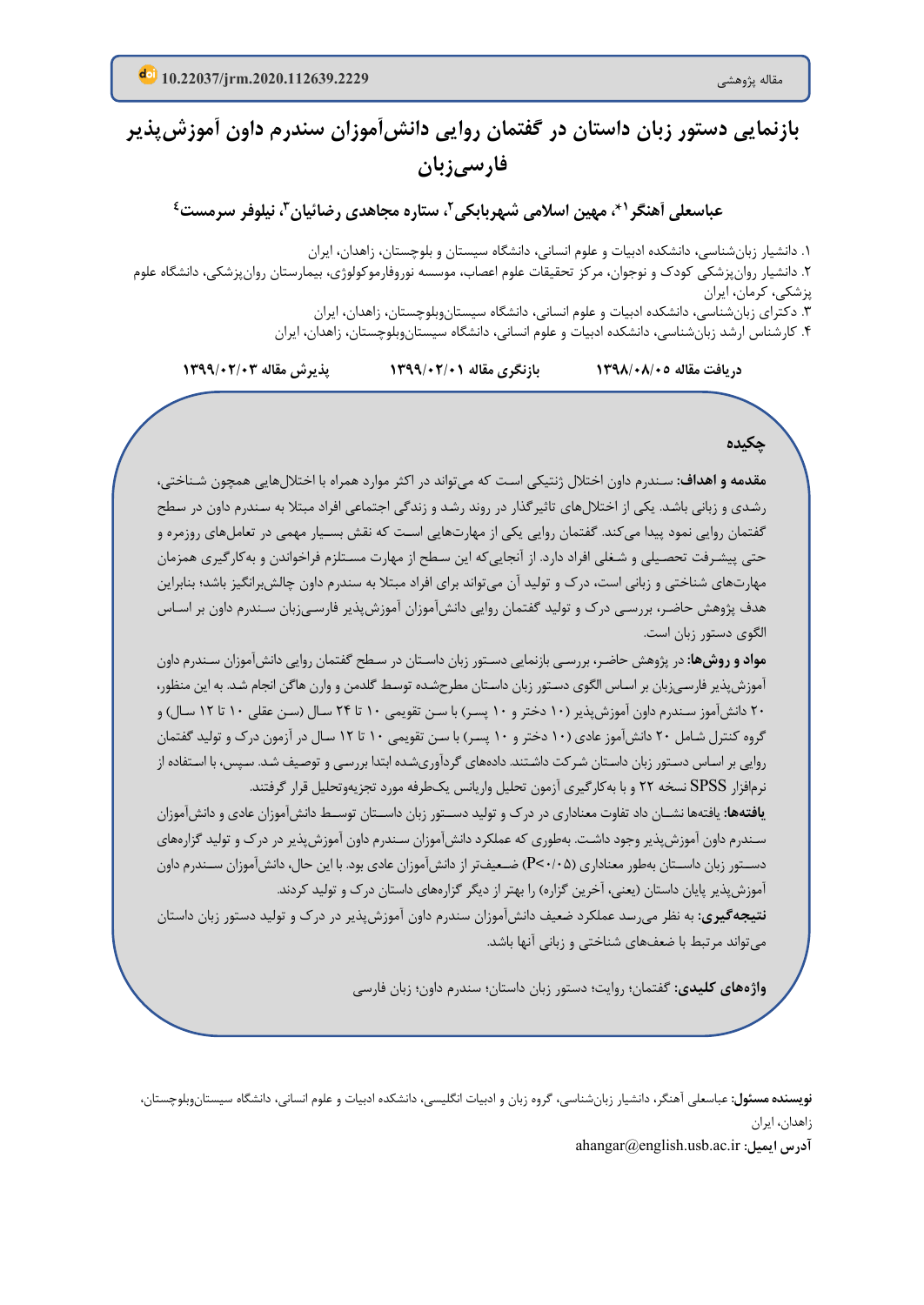#### **مقدمه و اهداف**

یکی از شایع ترین اختلال هاي ژنتیکی کروموزومی شناختهشده تاکنون در انسان، سندرم داون <sup>۱</sup> یا تریزومی ۲۲۱ است که می تواند باعث اختلال ها و ناهنجاري هاي رشدي، شناختی و رفتاری شود.<sup>[۳-۱]</sup> بهطور معمول، افراد متولدشده با این اختلال ژنتیکی میزانی از ناتوانی ذهنی ۱٫<sup>۳</sup> دارند که می تواند خفیف، متوسط یا شدید باشد.<sup>[۴-۶]</sup> اگرچه در توانایی های شناختی و رفتاري افراد داراي سندرم داون گوناگونی هایی مشاهده میشود<sup>[۶۰۸]،</sup> اما میانگین بهره هوشی آنها بهطور معمول بین ۳۰ تا ۷۰ گزارش شده است<sup>[۹]</sup> که بر این اساس، در چهار گروه دیرآموز، آموزش پذیر، تربیت پذیر و حمایت پذیر طبقهبندی میشوند.<sup>[۱۰]</sup> این ناتوانی ذهنی میتواند بر جنبه-ه اي مختلفی همچون حافظه، تولید و درك گفتار، پردازش و انتقال اطلاعات و غیره که در زندگی اجتماعی فرد از اهمیت ویژهای برخوردار هستند، تاثیر گذار باشد.<sup>[۱۱]</sup>

انسان به عنوان موجودي اجتماعی براي برقراري ارتباط نیاز به مهارت هاي شناختی و زبانی دار د. یکی از این نوع مهارت [ها](#page-2-1)  که می تواند در رشد و پیشرفت اجتماعی و تحصیلی افراد تاثیرگذار باشد، تولید و درک گفتمان روایی<sup>۴</sup> است. گفتمان به عنوان واحدي بزرگ تر از جمله در نظر گرفته می شود که ارتباط میان زبان و بافت را نشان می دهد؛ بر این اساس، مخاطب به کمک بافت از منظور گوینده و یا نویسنده آگاهی مییابد.<sup>ا۱۲-۱۴ د</sup>ر واقع، روایت بهعنوان توصیف گفتاری و یا نوشتاری از رویدادهای گفتمان پیوسته<sup>۵</sup> بر پایه ترتیب زمانی وقوع در نظر گرفته میشود.<sup>[۱۱]</sup> بهطور معمول، روایتها یا داستانها با معرفی شخصیتها و زمینه<sup>۶</sup> شروع می شود. شخصیت اصلی براي انجام هدفی معرفی می شود که با موانعی مواجه می گردد، در نهایت، معمایی حل می شود. برخلاف گفتمان بیانی <sup>۷</sup>، در گفتمان روایی هدف روایت کننده فقط بیان داستان نیست، بلکه هدف انتقال اطلاعات به صورت سازمان - دهی شده در رابطه با موضوعی است . براي مثال، با این نوع گفتمان هنگام مطالعه کتاب درسی یا گوش دادن به سخنرانی [ 12] مواجه می شویم .

در این راستا، یکی از روش هاي مطالعه چگونگی درك گفتمانروایی در سطح ریزساختار^ (شامل اسم، فعل، صفت، حروف ربط، حروف اضافه و غیره) و کلان ساختار<sup>۹</sup> (شامل محتواي کل ی داستان منتقل شده توسط پاره گفتارهاي داستان) دستور زبان داستان [ -14 12] است . 10 بررسی دستور زبان داستان

<sup>3</sup> Intellectual Disabilities (ID)

طرحوارهای در حافظه معنایی `` است که سلسلهمراتب خاص یا مورد انتظار حوادث و رویدادهاي داستان را مشخص می نماید. همچنین، حافظه معنایی به دانش سازمان یافته ا نسان از واژه ها، مفاهیم و نمادها اشاره می کند که طبقه هاي گستردهای از اطلاعات همچون دانش عمومی (مانند دستور)، دانشفضایی <sup>۱۲</sup> (مانند طرح کلی خانه) و مهارتهای اجتماعی (مانند چگونگی شروع کردن و خاتمه دادن به مکالمه) را شامل میشود<sup>ا۱۲ </sup>و نقش مهمی را در پردازش و شناخت ایفا می– کند.<sup>[۱۶]</sup> برای پردازش زبان نیز از دانش زبان ذخیرهشده در حافظه معنایی که شامل دانش آواها، واژه ها، قواعد نحوي و همچنین جنبه هاي کاربردشناختی زبان است، استفاده می - به طور کلی، بر اساس دستور زبان داستان، روایت ها [ 12] شود. شاملموقعیت، یک یا چند واقعه<sup>۱۳</sup> و سپس پایان<sup>۱۴</sup> می باشند. وقایع نیز، ساختار ویژهای دارند، بهطوری که چند رویداد آغازین اتفاق می افتد که منجر به پاسخ درونی از طرف قهرمان داستان می شود. سپس این پاسخ به هدف، تلاش براي رسیدن به هدف و همچنین نتیجه می|نجامد<sup>[۱۲]</sup>؛ بنابراین، با توجه به ماهیت زبانشناختی و روانشناختی دستور زبان هاي داستان به - عنوان نوعی از گفتمان روایی، درك و یادآوري دستور زبان هاي داستان می تواند منعکس کننده توانایی هاي مختلفی همچون زبانی (مانند واژگان) و شناختی (مانند حافظه) باشد زیرا لازم است روایت کننده به طور همزمان هم توانایی هاي شناختی و هم توانایی هاي زبانی خود را براي تولید و یا درك روایت فراخواند ؛ به این دلیل، سطح گفتمان روایی مورد توجه بسیاري از پژوهشگران در حوزه هاي زبان شناسی و روان شناسی قرار گرفته است. با توجه به این ویژگی، این اعتقاد به طور گسترده - اي در پژوهش هاي مختلف مطرح می شود که گفتمان روایی می تواند به عنوان ابزار تشخیصی مناسبی براي بررسی توانایی ها و یا نقص هاي احتمالی گروه هاي بالینی داراي اختلال هاي شناختی و یا زبانی همچون کودکان داراي سندرم داون و یا کودکان دارای اختلال طیف اتیسم مورد استفاده قرار گیرد.<sup>۲۷۱</sup>-[17

پژوهش هاي مختلفی به بررسی چگونگی درك و تولید روایت و به طور خاص، دستور زبان داستان در افراد مبتلا به سندرم داون پرداختهاند. در این میان، می توان به کامبلین <sup>[۲۸]</sup> ( 1994) اشاره کرد که حافظه شفاهی و کلامی افراد مبتلا به سندرم د اون را مورد بررسی قرار داد. او نشان داد حافظه شفاهی و کلامی این افراد در تولید روایت بسیار ضعیف است،

<span id="page-2-1"></span><sup>10</sup> Story Grammar

- <span id="page-2-3"></span><sup>12</sup> Spatial
- <span id="page-2-4"></span><sup>13</sup> Episode
- <span id="page-2-6"></span><sup>14</sup> Ending

[<sup>1</sup>](#page-2-1) Down Syndrome (DS)

<sup>2</sup> Trisomy 21 (T21)

<sup>4</sup> Narrative Discourse

<sup>5</sup> Connected

<sup>&</sup>lt;sup>6</sup> Setting

<sup>7</sup> Expository Discourse

<span id="page-2-0"></span><sup>8</sup> Microstructure

<span id="page-2-5"></span><sup>&</sup>lt;sup>9</sup> Macrostructure

<span id="page-2-2"></span><sup>&</sup>lt;sup>11</sup> Semantic Memory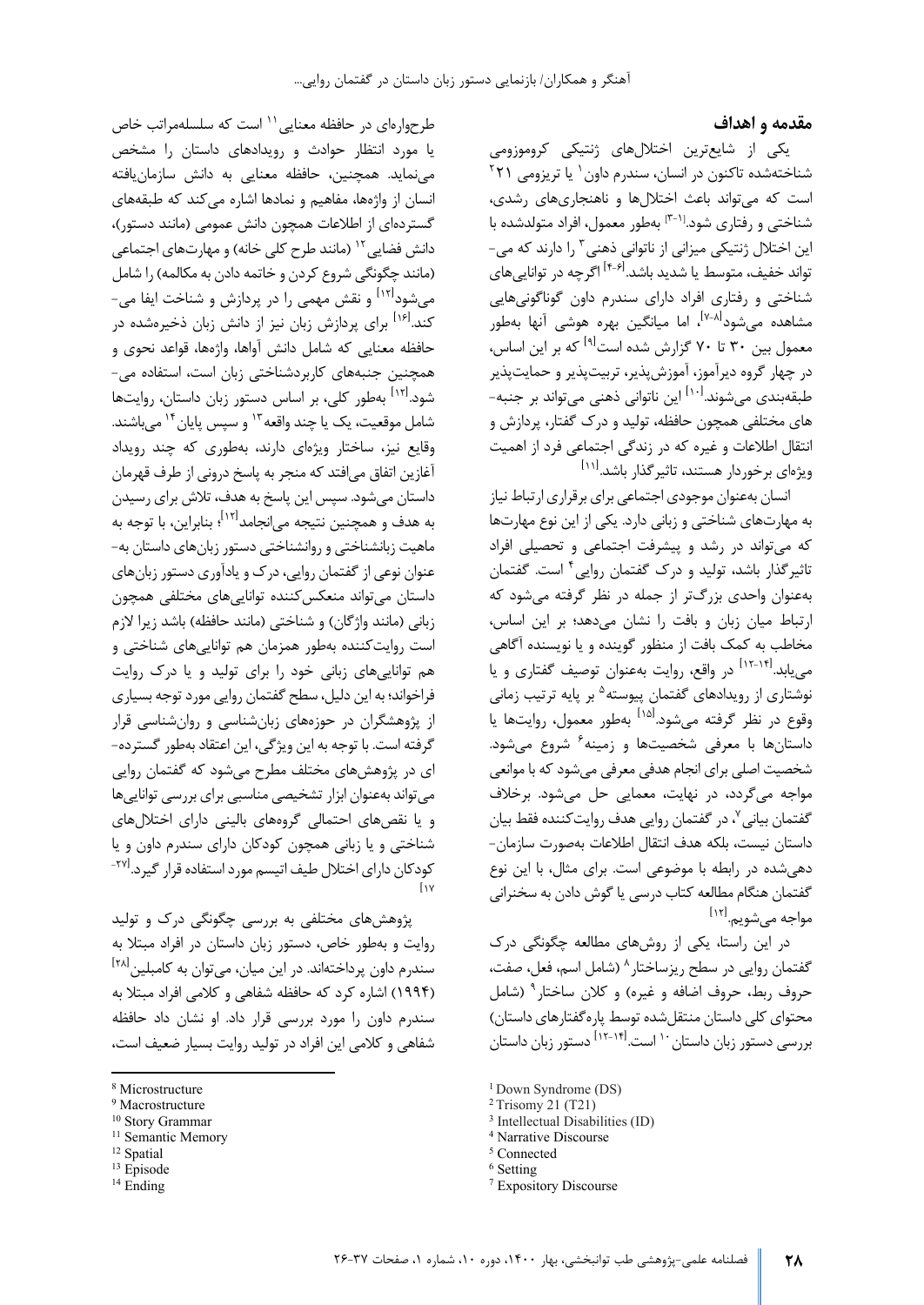اما می توان با استفاده از تمرین هاي مربوط به ذهن و زبان این نوع مهارت ها را در افراد مبتلا به سندرم داون ارتقا داد. فلتیس، پاول و رابرتس<sup>[۲۹]</sup> (۲۰۱۱) به مطالعه تاثیرگذاری تکرار وقایع و حوادث در میزان تولید دستور زبان داستان توسط کودکان مبتلا به سندرم دوان در هنگام یادآوري وقایع بر اساس نظریه استاین و گلن<sup>[۳۰]</sup> پرداختند؛ نتایج پژوهش آنها نشان داد افزایش سن آزمودنی ها بر بازنمایی دستور زبان داستان در تولید روایت تاثیر مثبت داشت؛ بنابراین مهارتهای گفتمان روایی این افراد می تواند با آموزش و تمرین بهبود یابد. در ( 2015) نشان [ 31] پژوهشی دیگر، ناس، لرواگ، لیستر و هولم دادند که کودکان مبتلا به سندرم داون با مشکلات زبانی بسیاري روبرو هستند و نمی توانند به طور طبیعی زبان ر ا همچون کودکان عادي فرا گیرند. آنها واژگان، دستور زبان و حافظه کوتاهمدت کلامی این افراد را بررسی کردند. نتایج حاصل مؤید یافته ها و شواهدي مبنی بر وجود مشکلات یادگیري زبان در میان مبتلایان به سندرم داون در مقایسه با کودکان عادي بود، بهطوري که پيشرفت کودکان سندرم داون بسیار کندتر و عملکرد آنها ضعیف تر از کودکان عادي بود.

افزون بر این، پژوهش هایی نیز در زبان فارسی در ارتباط با بررسی برخی مهارت هاي زبانی کودکان مبتلا به سندرم داون انجام شده است، همچون رقیبدوست و ملکشاهی<sup>[۳۲]</sup> ( 2009) « توانایی کودکان مبتلا به سندرم داون فارسی زبان در درک ساختارهای نحوی ساده و مرکب»، جهانگیری و روحی<sup>۱۳۳۱</sup> (۲۰۱۲) «سببشناسی تأخیر زبان و نارساییهای گفتار در عقب ماندگی ذهنی سندرم داون»، فاریابی، ظریفیان و یادگاری<sup>[۳۴]</sup> (۲۰۱۷) «اثربخشی مداخله واژگان پایه بر وضوح گفتار کودکان با سندرم داون آموزش پذیر ۷–۱۱ ساله فارسی– زبان» و اصغری، اخوان و قاسمی جوبنه<sup>[۳۵]</sup> (۲۰۱۸) «تاثیر قصه گویی بر مهارت هاي اجتماعی کودکان مبتلا به نشانگان داون». یافته مشترك حاصل از این پژوهش ها حاکی از آن است که کودکان مبتلا به سندرم داون در مقایسه با کودکان عادی فارسی زبان از مهارتهای زبانی و گفتاری ضعیفتری برخوردار هستند و رشد این مهارت ها همراه با تاخیر است، اما افزایش سن و همچنین به کارگیري روش هاي آموزشی مناسب می تواند به طور قابل ملاحظه اي در پیشرفت مهارت هاي کلامی این افراد موثر باشد. علاوهبر این، یکی از روش های کاربردی و تاثیرگذار تولید روایت و یا همان قصه گویی است که در آن کودك به طور همزمان مهارت هاي زبانی و شناختی را به کار می گیرد. این در حالی است که علی رغم اهمیت درك و تولید گفتمان روایی و شناسایی ویژگی هاي آن در رابطه با مهارت -

های زبانی و شناختی و همچنین تاثیر آن بر میزان رشد تحصیلی و کیفیت زندگی اجتماعی، بر اساس بررسی هاي پژوهشگران تاکنون پژوهش قابلملاحظهای در زبان فارسی در سطح گفتمان روایی کودکان مبتلا به سندرم دوان انجام نشده است ، در حالی که شناخت و آگاهی نسبت به ویژگی ها، توانایی ها و ضعف هاي این گروه از کودکان می تواند براي برنامه ریزي هاي آموزشی و تهیه منابعی ویژه جهت ارتقا سطح مهارت هاي کلامی و شناختی آنها مفید واقع شود و ضروري به نظر می رسد.

بر این اساس، بنابر آنچه عنوان گردید، پژوهش حاضر درصدد است به دلیل خلاء پژوهشی موجود و همچنین اهمیت این سطح از مهارت زبانی و شناختی، درك و تولید گفتمان روایی دانش آموزان آموزش پذیر فارسی زبان داراي سندرم داون را با توجه به الگوي دستور زبان داستان گلدمن و وارن هاگن <sup>[۳۶]</sup> (۱۹۸۶) مورد بررسی قرار دهد؛ بنابراین، فرضیه صفر پژوهش حاضر به این ترتیب مطرح می گردد: «تفاوت مع ناداري در درك و تولید دستور زبان داستان توسط دانش آموزان عادي و دانش آموزان سندرم داون آموزش پذیر وجود ندارد».

## **مواد و روش ها**

پژوهش حاضر پژوهشی توصیفی - تحلیلی است که به - صورت میان رشته اي در دو حوزه زبان شناسی و روان شناسی انجام شده است. جامعه آماري پژوهش را 20 دانش آموز سندرم داون آموزش پذیر ( 10 دختر و 10 پسر) با سن تقویمی 10 تا 24 سال (دختر ( 5.05 =SD; 18.20=M(؛ پسر ( ;15.80=M 5.37=SD ((و گروه کنترل شامل 20 دانش آموز عادي ( 10 دختر و 10 پسر) با سن تقویمی 10 تا 12 سال (دختر تشکیل)) (M=10.90; SD=0.87)؛ پسر (M=10.90; SD=0.87) ) تشکیل دادند. دانش آموزان سندرم داون آموزش پذیر در مدارس استثنائی حضرت فاطمه، والعصر، عماد، هوشنگ ارجمند و مرکز توانبخشی امام علی (ع) و دانش آموزان عادي در مدارس دخترانه گلستان و پسرانه ابوریحان در شهر کرمان مشغول به تحصیل بودند و با روش نمونه گیری در دسترس انتخاب شدند. ابتدا، رضایت والدین و همچنین مسولین این مراکز آموزشی به منظور انجام آزمون مورد نظر پژوهش گرفته شد . معیارهاي ورود آزمودنی هاي سندرم داون شامل فارسی زبان بودن، آموزش پذیر بودن، بهره هوشی بالاتر از ۱۷۰ و نداشتن ناتوانی هوشی شدید (به عبارت دیگر، قرار گرفتن در طبقه مرزي بر 2[ 37] اساس راهنماي تشخیصی و آماري اختلال هاي ذهنی - 5 و آزمون مقیاس تجدیدنظرشده هوش وکسلر براي

بهره هوشی دانشآموزان سندرم داون آموزشپذیر توسط متخصصین و <sup>۱</sup> مشاورین سازمان بهزیستی کرمان با استفاده از آزمون هوش وکسلر (Wechsler) ارزیابی شده بود.

<sup>2</sup> Diagnostic and Statistical Manual of Mental Disorders-5/DSM-5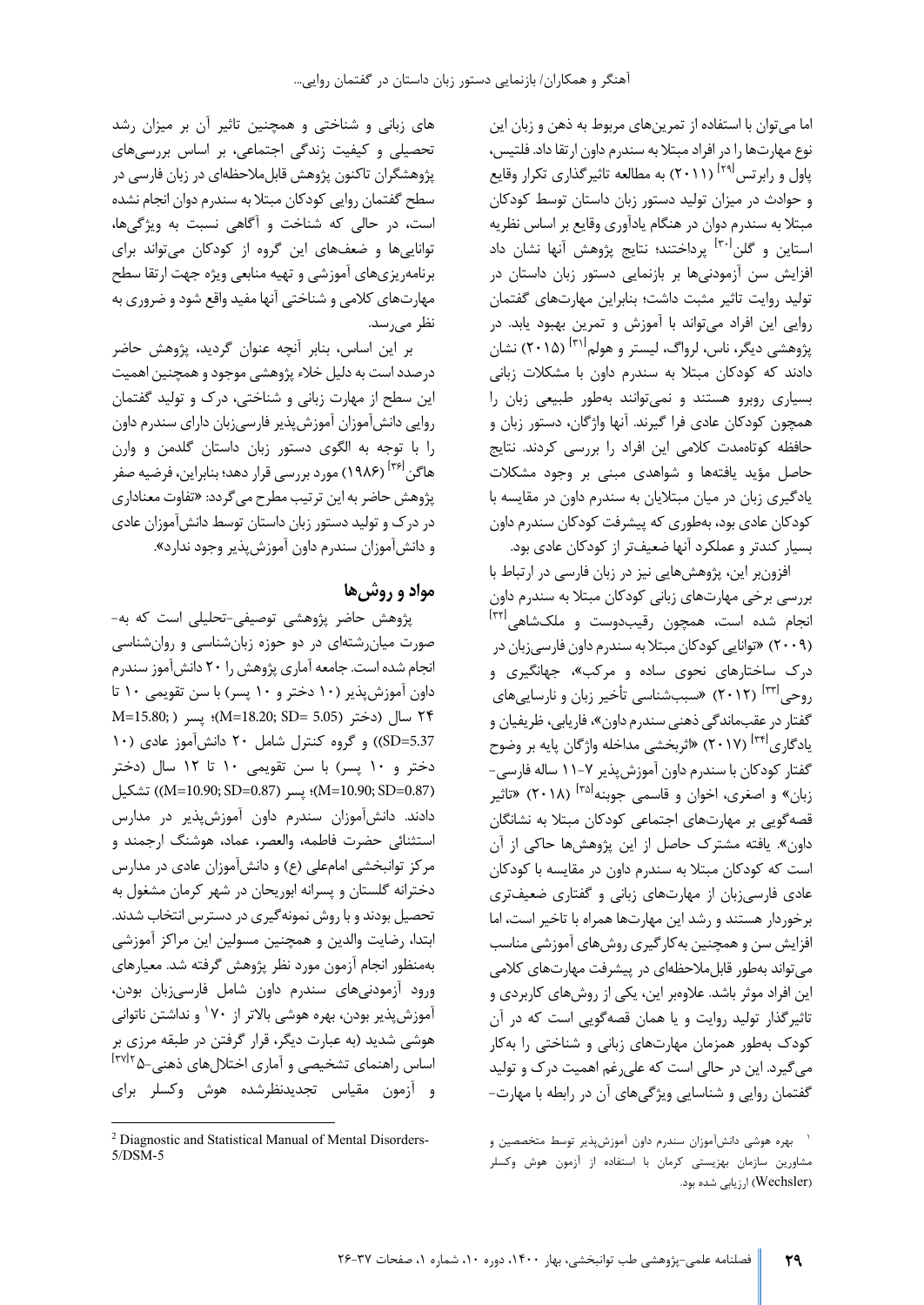کودکان <sup>(۳۸]</sup>)، نداشتن اختلال شدید در تکلم، بینایی، شنوایی و توجه و داشتن توانایی خواندن و نوشتن بود. معیارهاي خروج آز مودنی هاي سندرم داون شامل بهره هوشی پایین تر از ،70 داشتن اختلال هایی غیر از سندرم داون همچون نقص توجه، وجود اختلال شدید در تکلم، بینایی و شنوایی و همچنین عدم تمایل به همکاري بود. معیارهاي ورود دانش آموزان عادي 10 تا ١٢ سال نیز شامل فارسی;بان و یک زبانه بودن و همچنین تمایل به شرکت در آزمون تولید روایت نوشتاري بود. بر این اساس، دانش آموزان سندرم داون آموزش پذیر 10 تا 24 سال که از نظر سن عقلی با دانش آموزان عادي 10 تا 12 سال برابر بودند، از نظر سن و جنسیت بهصورت یک به یک همگن شدند. سپس، به منظور بررسی درك و تولید دستور زبان داستان در گفتمان روایی دانش آموزان عادي و دانش آموزان سندرم داون آموزش پذیر از ترجمه داستان ساده گلدمن و وارن هاگن<sup>[۳۶]</sup> (۱۹۸۶) که دارا[ی](#page-4-0) ساختاری متوالی<sup>۱</sup> و شبکهای

علّی <sup>۲</sup> از هدف و تلاش برای دستیابی به هدف است، استفاده گردید. نخست، ترجمه داستان از نظر فرهنگی برای دانش-آموزان فارسی زبان تعدیل یافت ؛ براي مثال، نام شخصیت اصلی داستاناز «جیمی <sup>۳</sup>[»](#page-4-2) به «رضا» تغییر یافت. سپس، روایی <sup>۴</sup> ابزار آزمون به روش تحلیل عاملی <sup>۵</sup> (۶۸٪) و پایایی <sup>۶</sup> آن از طریق محاسبه ضریب آلفای کرونباخ<sup>۷</sup> (۰/۸۴) بررسی شد. این داستان توسط یکی از پژوهشگران با سرعتی متوسط براي آزمودنی ها خوانده شد. بعد از اتمام داستان، از آنها درخواست شد در مدت زمان 20 دقیقه تمام چیزهایی را که به خاطر می آورند، بر روی بر گهای از پیش تهیهشده بنویسند. پس از آن، روایت هاي نوشتاري آزمودنی ها بر اساس دستور زبان داستان مطرحشده توسط گلدمن و وارن هاگن<sup>(۱۳۶</sup> (۱۹۸۶) شامل «موقعیت»، «حادثه آغازین»، «پاسخ»، «هدف»، «تلاش» و «نتیجه»، در مجموع 17 گزاره، ارائه شده در جدول ،1 مورد تجزیه و تحلیل قرار گرفت.

| جدول ۱. داستان ساده گلدمن و وارهاگن (۱۹۸۶)                                         |
|------------------------------------------------------------------------------------|
| $-1$<br>روزگاري پسري به اسم رضا زندگي مي كرد. (موقعيت)                             |
| -۲<br>مادرش میگفت رضا میتواند یک کار نیمهوقت بگیرد. (حادثه آغازین)                 |
| -٣<br>رضا كار كردن را دوست مى داشت. (پاسخ)                                         |
| ۰۴<br>او تصمیم گرفت کار پخش روزنامه را شروع کند. (هدف)                             |
| $-\Delta$<br>او با مدیر فروش روزنامه صحبت کرد. (تلاش)                              |
| $-\hat{r}$<br>رضا تحویل روزنامه را به بعضی از مشتریها آغاز کرد. (نتیجه)            |
| -V<br>علی به رضا گفت که چگونه او میتواند رضایت مشتریان را جلب کند. (حادثه)         |
| $-\lambda$<br>رضا این پیشنهاد را قبول کرد. (پاسخ)                                  |
| -9<br>او میخواست مقدار زیادی پول پس انداز کند. (هدف)                               |
| ۰ ۱ ـ<br>او روزنامهها را کنار در خانهها میگذاشت و زنگ خانه را میزد. (تلاش)         |
| $-11$<br>رضا انعامهای زیادی دریافت می کرد و همهی آن پولها را ذخیره می کرد. (نتیجه) |
| ۱۲ ـ<br>رضا دوچرخه جدید علی را دید. (حادثه)                                        |
| - ۱۳<br>رضا با خود فكر كرد عجب دوچرخه قشنگي! (پاسخ)                                |
| ۱۴ -<br>او یکی شبیه آن را میخواست. (هدف)                                           |
| ۱۵ -<br>او پولهایش را شمرد و به مغازه دوچرخه فروشی رفت. (تلاش)                     |
| -16<br>او با خوشحالي يک دوچرخه خريد و پولهايش را به مرد فروشنده داد. (نتيجه)       |
| ۱۷<br>رضا بسيار خوشحال بود و با دوچرخه به خانه رفت. (پايان)                        |
|                                                                                    |

بر اساس الگوی دستور زبان داستان گلدمن و وارن هاگن<sup>|۱۳۶</sup> ( 1986) مشخص شد و سپس بسامد و درصد به کارگیري و یادآوري گزاره ها محاسبه شد. همچنین، بررسی وجود تفاوت معنادار در درك و تولید دستور زبان داستان توسط دانش آموزان عادي و سندرم داون آموزش پذیر به وسیله آز مون تحلیل واریانس یک طرفه صورت گرفت. بر این اساس، ابتدا مفروضه هاي مربوط

<span id="page-4-3"></span><span id="page-4-2"></span><sup>7</sup> Cronbach's Alpha Coefficient

در پژوهش حاضر برای توصیف، تجزیهوتحلیل دادهها از نرم افزار SPSS نسخه 22 استفاده شد. به این منظور، براي به - د ست آوردن میزان بسامد و کاربرد هر یک از مؤلفه هاي مشاهده شده در روایت ها از درصدگیري با استفاده از آمار توصیفی بهره برده شد؛ به این صورت که گزارههای یادآوری و نوشته شده در هر یک از روایت هاي تولیدشده توسط آزمودنی ها

<sup>5</sup> Factor Analysis

<span id="page-4-1"></span><span id="page-4-0"></span><sup>6</sup> Reliability

<sup>&</sup>lt;sup>1</sup> Sequential Structure

<sup>2</sup> Causal Network

<sup>3</sup> Jimmy

<sup>&</sup>lt;sup>4</sup> Validity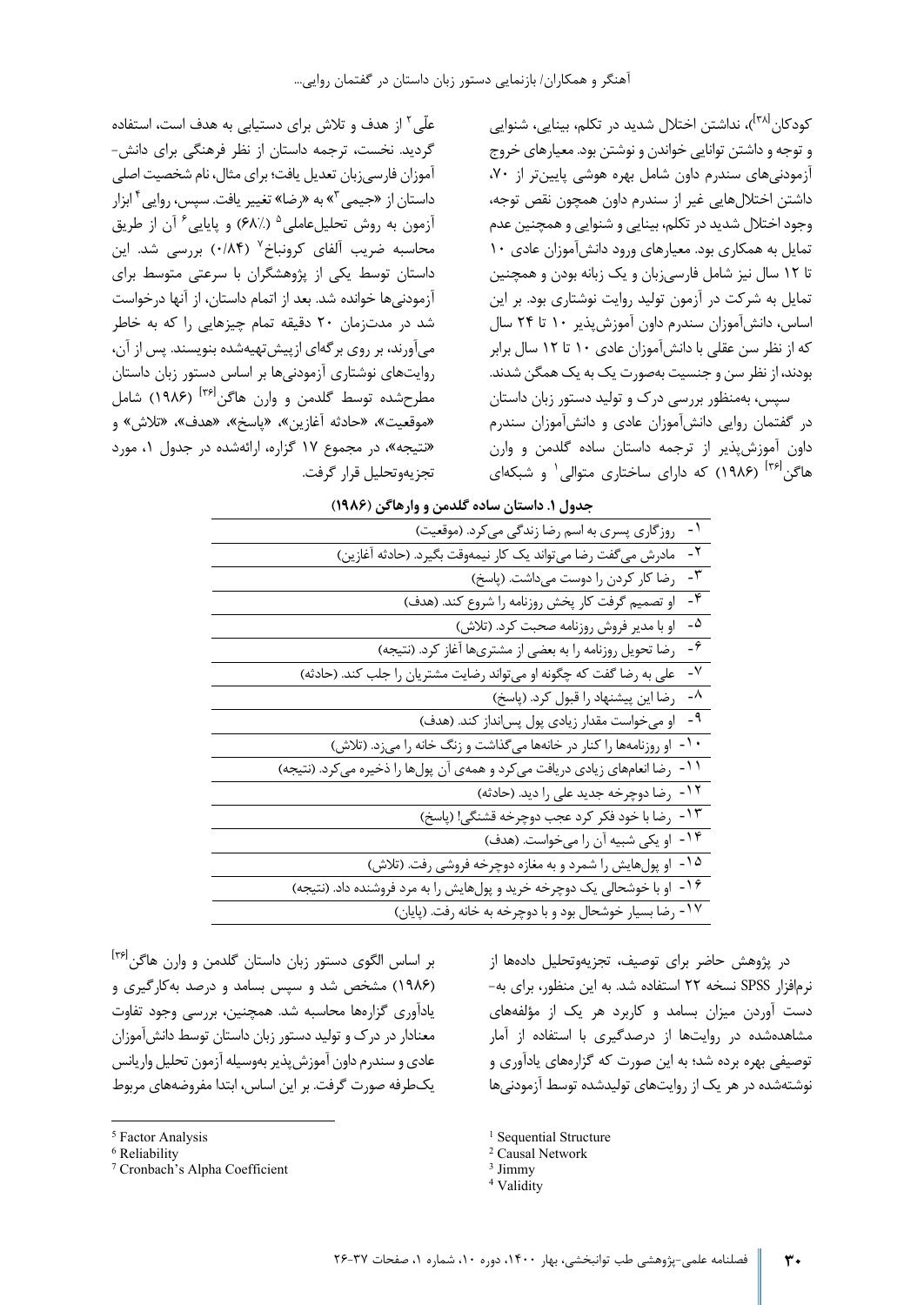به این آزمون شامل نرمال بودن توزیع داده ها و برابري واریانس گروهها مورد بررسی قرار گرفت؛ بدین ترتیب، نرمال بودن توزیع دادهها بهوسیله آزمون شاپیرو-ویلک و برابری واریانس گروهها به و سیله آزمون لون بررسی شد. در آزمون شاپیرو - ویلک براي بررسی دستور زبان داستان سطح معناداري بالاتر از /05 0 در نظر گرفته شد که در این صورت حاکی از نرمال بودن توزیع دادهها می باشد. همچنین، در آزمون لون سطح معناداری بالاتر از ۰/۰۵ نشان دهنده برابری واریانس گروهها است. پس از تایید هر یک از این پیش فرض هاي آماري آزمون تحلیل واریانس یک - طرفه ( /05 0>P (انجام شد.

#### **یافته ها**

همان گونه که پیشتر بیان شد، دستور زبان داستان الگویی در حافظه معنایی افراد است که تعیین کننده ترتیب خاص

حوادث یک داستان می باشد و هدف از درك آن انتقال اطلاعات به صورت منسجم است.

جدول 2 بسامد و درصد درك و تولید دستور زبان داستان در دو گروه دانش آموزان عادي و دانش آموزان سندرم داون آموزش پذیر را نشان می دهد ؛ بدین ترتیب، در میان دانش آموزان عادي بیشترین بسامد درك و تولید نسبت به گزاره هاي 12 و 15 یعنی به ترتیب «حادثه» و «تلاش» با بسامد 16 و /66 10 درصد و کمترین نسبت به گزاره هاي 6 و 8 یعنی به ترتیب «نتیجه» و «پاسخ» با بسامد و درصد 0 صورت گرفته است. همچنین، در میان دانش آموزان سندرم داون آموزش پذیر بیشترین بسامد درك و تولید مربوط به گزاره 17 یعنی «پا یان» با بسامد 5 و /25 31 درصد و کمترین نیز مربوط به گزاره هاي ،4 ،5 ،7 ،8 ،10 ،11 13 و 15 یعنی «هدف»، «تلاش»، «حادثه»، «پاسخ» و «نتیجه» با بسامد و درصد ٠ است.

| متغير                       | دانش آموزان عادى                |                         | دانش آموزان سندرمداون آموزش پذیر |               |
|-----------------------------|---------------------------------|-------------------------|----------------------------------|---------------|
|                             | بسامد                           | درصد                    | بسامد                            | درصد          |
| گزاره ۱                     | ٩                               | ۶                       |                                  | $5/70$        |
| گزاره ۲                     | $\mathcal{N}$                   | ۸۱۶۶                    |                                  | $5/7\Delta$   |
| گزاره ۳                     | ۱۱                              | $V/\Upsilon\Upsilon$    | ٣                                | $1 A/Y\Delta$ |
| گزاره ۴                     | $\mathcal{N}$                   | λ                       | ۰                                | $\bullet$     |
| گزاره ۵                     | ۶                               | ۴                       | ۰                                | $\bullet$     |
| گزاره ۶                     | ۰                               | $\bullet$               | ٢                                | $17/\Delta$   |
| گزاره ۷                     | ۵                               | $\mathbf{r}/\mathbf{r}$ |                                  | ٠             |
| گزاره ۸                     |                                 | ۰                       |                                  | ۰             |
| گزاره ۹                     |                                 | .199                    |                                  | 5/70          |
| گزاره ۱۰                    | ١۵                              | $\mathcal{L}$           |                                  | ۰             |
| گزاره ۱۱                    | $\mathcal{N}$                   | ۸۱۶۶                    | ٠                                | ۰             |
| گزاره ۱۲                    | ۱۶                              | 1.199                   |                                  | $5/70$        |
| گزاره ۱۳                    | ٧                               | ۴۱۶۶                    | ۰                                | $\bullet$     |
| گزاره ۱۴                    | ٧                               | ۴۱۶۶                    |                                  | $5/70$        |
| گزاره ۱۵                    | ۱۶                              | 1.199                   |                                  | $\bullet$     |
| گزاره ۱۶                    | ١۵                              | ١.                      |                                  | $5/70$        |
| گزاره ۱۷                    | ۴                               | ۲۱۶۶                    | ۵                                | $\tau$ 1/70   |
| مجموع درك دستور زبان داستان | $\mathcal{N} \circ \mathcal{N}$ | ۱۰۰                     | ۱۶                               | $\cdots$      |

**جدول .2 بسامد و درصد درك و تولید دستور زبان داستان در دانش آموزان عادي و دانش آموزان سندرم داون آموزش پذیر** 

به منظور مقایسه میزان درك و تولید دستور زبان داستان در دو گروه دانش آموزان عادي و دانش آموزان سندرم داون آموزش پذیر از آزمون تحلیل واریانس یک طرفه استفاده شد. نخست، مفروضه هاي این آزمون شامل آزمون شاپیرو - ویلک براي نرمال بودن و برابري واریانس گروه ها بر اساس آزمون لون بررسی شد. نتایج آزمون شاپیرو - ویلک نشان داد سطح معناداري بیشتر از ۰/۰۵ است؛ لذا فرض نرمال بودن توزیع دادههای پژوهش تامین گردید. همچنین، بررسی مفروضه

برابري واریانس ها به وسیله آزمون لون نشان داد تفاوت معناداري بين واريانس گروهها وجود ندارد.

بر اساس جدول ۳، نتایج حاصل از تحلیل درک و تولید دستور زبان داستان در دانش آموزان عادي و دانش آموزان سندرم داون آموزش پذیر، تفاوت معناداري بین دو گروه در یادآوري گزارههاي ١، ٢، ٣، ٣، ۵، ٧، ٨. ٩، ١٠، ١١،١٢، ١٣. 14،15 و 17 وجود دارد. نتایج نشان می دهد که عملکرد دانش آموزان سندرم داون آموزش پذیر در درك و تولید دستور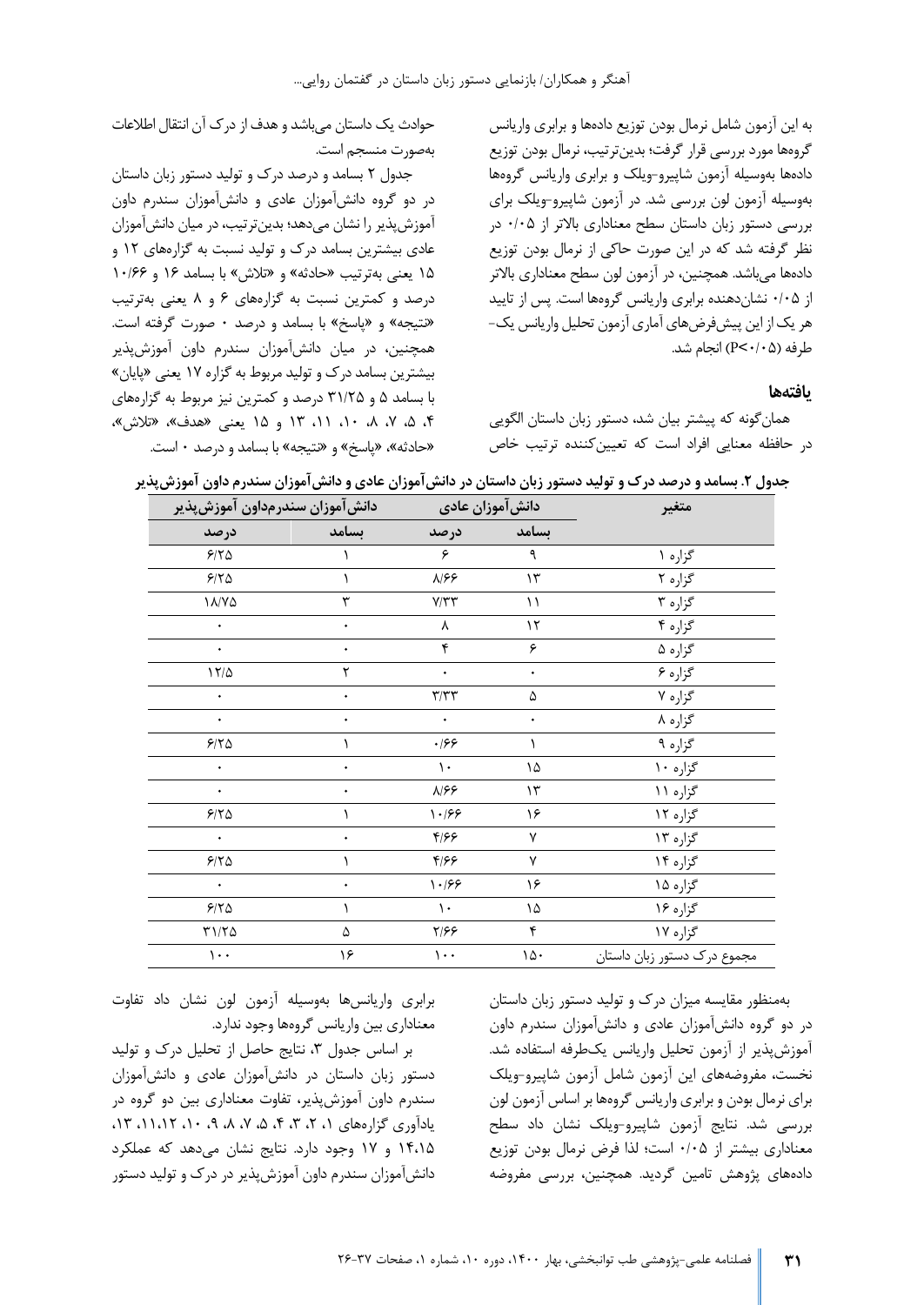زبان داستان بر اساس گزاره هاي مذکور به صورت معناداري کمتر از دانش آموزان عادي است ( /05 0≥p (؛ به عبارت دیگر، دانش آموزان سندرم داون آموزش پذیر عملکرد ضعیف تري را

در درك و تولید دستور زبان داستان در مقایسه با دانش آموزان عادي داشتند ، درحالی که عملکرد این دو گروه در دستور زبان گزاره هاي 6 و 16 تفاوت معناداري را نشان نداد ( /05 0<p(.

| جدول ۳. تحلیل واریانس دستور زبان داستان در دانش آموزان عادی و دانش آموزان سندرم داون آموزش پذیر |  |  |  |
|-------------------------------------------------------------------------------------------------|--|--|--|
|-------------------------------------------------------------------------------------------------|--|--|--|

|                              | آمارهF                              |                                             | درجه آزادی        | مجموع مجذورات                                    |                                                                                                                                                                                           |          |
|------------------------------|-------------------------------------|---------------------------------------------|-------------------|--------------------------------------------------|-------------------------------------------------------------------------------------------------------------------------------------------------------------------------------------------|----------|
| معنادا <u>ری</u><br>۰/۰۰۳    | $\sqrt{\cdot/5}$                    | میانگینمجذورات<br>۱/۶۰۰                     |                   | $\sqrt{\frac{2}{2} \cdot \cdot \cdot}$           | اثرات بين گروه <u>ي</u><br>اثرات درونگروه <u>ي</u><br>كل<br>كل<br>اثرات درونگروهي<br>اثرات درونگروهي<br>اثرات درونگروهي<br>اثرات درونگروهي<br>اثرات در                                    | گزاره ۱  |
|                              |                                     | $\cdot$ /100                                | $\overline{\tau}$ | $\Delta$ /9                                      |                                                                                                                                                                                           |          |
|                              |                                     |                                             | ٣٩                | $V/\Delta \cdot \cdot$                           |                                                                                                                                                                                           |          |
| $\cdot/\cdot\cdot\cdot$      | $Yf/\lambda Y$                      | $\overline{\Upsilon/\varsigma\cdots}$       |                   | $\overline{\Upsilon/\mathcal{F}\cdot\cdot}$      |                                                                                                                                                                                           | گزاره ۲  |
|                              |                                     | .716                                        | ٣٨                | $\Delta/\Delta \cdot \cdot$                      |                                                                                                                                                                                           |          |
|                              |                                     |                                             | ٣٩                | $9/1$ .                                          |                                                                                                                                                                                           |          |
| $\cdot/\cdot\cdot$ Y         | $\lambda/\lambda$ . Y               | $\sqrt{\frac{2}{2} \cdot \cdot \cdot}$      | $\lambda$         | $\sqrt{2}$ .                                     |                                                                                                                                                                                           | گزاره ۳  |
|                              |                                     | $\cdot$ /19 $\gamma$                        | ٣٨                | $V/\Delta \cdot \cdot$                           |                                                                                                                                                                                           |          |
|                              |                                     |                                             | ٣٩                | $9/1$ .                                          |                                                                                                                                                                                           |          |
| $\cdot/\cdot\cdot\cdot$      | $\sqrt{\Lambda/\Delta}$             | $\overline{\Upsilon/\mathcal{F}}\cdot\cdot$ | ١                 | $\overline{\mathbf{y}}$                          |                                                                                                                                                                                           | گزاره ۴  |
|                              |                                     | .1159                                       | $\overline{r}$    | $\overline{f/\lambda\cdot\cdot}$                 |                                                                                                                                                                                           |          |
|                              |                                     |                                             | ٣٩                | $\sqrt{2}$ .                                     |                                                                                                                                                                                           |          |
| $\cdot/\cdot\cdot$ Y         | N157                                | $\cdot$ /9 $\cdot$                          | $\lambda$         | $\cdot$ /9 $\cdot$ .                             | سرت بین مرودی<br>اثرات درونگروهی<br>اثرات بین گروهی<br>اثرات درونگروهی<br>اثرات درونگروهی                                                                                                 | گزاره ۵  |
|                              |                                     | $\cdot/111$                                 | ٣٨                | $f/\zeta \cdot \cdot$                            |                                                                                                                                                                                           |          |
|                              |                                     |                                             | ٣٩                | $\Delta/\sqrt{2}$                                |                                                                                                                                                                                           |          |
| .108                         | Y/111                               | $\cdot/\cdot$ .                             | $\lambda$         | $\cdot/\cdot\cdot$                               |                                                                                                                                                                                           | گزاره ۶  |
|                              |                                     | $\cdot/\cdot$ ۴۷                            | $\overline{\tau}$ | $1/\lambda \cdot \cdot$                          | اثرات بین گروهی<br>اثرات درونگروهی<br>کل                                                                                                                                                  |          |
|                              |                                     |                                             | ٣٩                | $1/9 \cdot \cdot$                                |                                                                                                                                                                                           |          |
| $\cdot$   $\cdot$   $\circ$  | 5/777                               | .7570                                       | $\lambda$         | .7570                                            |                                                                                                                                                                                           | گزاره ۷  |
|                              |                                     | $\cdot/\cdot$ 99                            | $\frac{1}{2}$     | $\overline{\Upsilon/\Upsilon\Delta}$             | اثرات بین گروهی<br>اثرات درونگروهی<br>کل                                                                                                                                                  |          |
|                              |                                     |                                             | $\overline{\tau}$ | $Y/YV\Delta$                                     |                                                                                                                                                                                           |          |
| $\cdot/\cdot\cdot\cdot$      | 19/80                               | $\cdot/\cdot\cdot\cdot$                     | $\lambda$         | $\cdot/\cdot\cdot\cdot$                          | ل<br>اثرات بين گروهي<br>اثرات درونگروهي<br>رافيلي                                                                                                                                         | گزاره ۸  |
|                              |                                     | $\cdot/\cdot\cdot\cdot$                     | $\frac{1}{2}$     | $\cdot/\cdot\cdot\cdot$                          |                                                                                                                                                                                           |          |
|                              |                                     |                                             | ٣٩                | $\cdot/\cdot\cdot\cdot$                          |                                                                                                                                                                                           |          |
| $1/\cdot \cdot \cdot$        | $\cdot/\cdot\cdot\cdot$             | $\cdot/\cdot\cdot\cdot$                     | $\lambda$         | $\cdot/\cdot\cdot\cdot$                          |                                                                                                                                                                                           | گزاره ۹  |
|                              |                                     | $\cdot/\cdot \Delta \cdot$                  | $\frac{1}{2}$     | $1/9 \cdot \cdot$                                |                                                                                                                                                                                           |          |
|                              |                                     |                                             | ٣٩                | $1/9 \cdot \cdot$                                | اثرات بین گروهی<br>اثرات درونگروهی<br>کل                                                                                                                                                  |          |
| $\cdot/\cdot\cdot\cdot$      | $\Delta V/\cdot \cdot$              | $\Delta$ /۶۲ $\Delta$                       | $\lambda$         | $\Delta$ / $55$                                  | ل<br>اثرات بين گروهي<br>اثرات درونگروهي<br>کل                                                                                                                                             | گزاره ۱۰ |
|                              |                                     | $\cdot$ / $\cdot$ 99                        | $\frac{1}{2}$     | $\overline{\Upsilon}/\Upsilon\Delta$ .           |                                                                                                                                                                                           |          |
|                              |                                     |                                             | $\overline{\tau}$ | 9/770                                            |                                                                                                                                                                                           |          |
| $\cdot/\cdot\cdot\cdot$      | $T\Delta/T\Lambda$                  | 4/770                                       | ١                 | F/570                                            |                                                                                                                                                                                           | گزاره ۱۱ |
|                              |                                     | $\cdot/11$ .                                | ٣٨                | $f/\Delta\Delta$ .                               | اثرات بین گروهی<br>اثرات درونگروهی<br>کل                                                                                                                                                  |          |
|                              |                                     |                                             | ٣٩                | <b>A/YYA</b>                                     |                                                                                                                                                                                           |          |
| $\cdot/\cdot\cdot\cdot$      | $\Delta$ 1/ $\Delta$ .              | $\Delta$ /۶۲ $\Delta$                       | $\lambda$         | $\Delta$ /۶۲ $\Delta$                            |                                                                                                                                                                                           |          |
|                              |                                     | $\cdot/\cdot$ 9                             | $\overline{r}$    | $f/\Omega$ .                                     |                                                                                                                                                                                           | گزاره ۱۲ |
|                              |                                     |                                             | ٣٩                |                                                  | <u>ں</u><br>اثرات بین گروهی<br>اثرات درونگروهی<br>کل                                                                                                                                      |          |
| $\cdot/\cdot\cdot\mathsf{y}$ |                                     | 1/570                                       |                   | $9/YV\Delta$                                     |                                                                                                                                                                                           |          |
|                              | 1.77                                |                                             | ١                 | 1/570                                            | اثرات بین گروه <i>ی</i>                                                                                                                                                                   | گزاره ۱۳ |
|                              |                                     | $\cdot/11$ .                                | $\frac{1}{2}$     | $f/\Delta\Delta$ .                               | اثرات بين كروهي<br>اثرات درونگروهي<br>كل<br>كل كل كل<br>اثرات درونگروهي<br>اثرات بين گروهي<br>اثرات درونگروهي<br>اثرات درونگروهي<br>اثرات درونگروهي<br>اثرات درونگروهي<br>اثرات درونگروهي |          |
|                              |                                     |                                             | ٣٩                | $\Delta/$ YV $\Delta$                            |                                                                                                                                                                                           |          |
| $\cdot/\cdot$ ) $\sqrt{}$    | 5/71                                | $\cdot$ /9 $\cdot$                          | 1                 | $\cdot \mid \mathcal{A} \cdot \cdot$             |                                                                                                                                                                                           | گزاره ۱۴ |
|                              |                                     | .716                                        | $\mu$             | $\Delta/\Delta \cdot \cdot$                      |                                                                                                                                                                                           |          |
|                              |                                     |                                             | ٣٩                | 9/8                                              |                                                                                                                                                                                           |          |
| . /                          | $\overline{Y}$ / $\cdot$            | 5/5                                         | ١                 | 9/8                                              |                                                                                                                                                                                           | گزاره ۱۵ |
|                              |                                     | $\cdot/\cdot \wedge f$                      | $\overline{r}$    | $\overline{\Upsilon/\Upsilon\cdot\cdot}$         |                                                                                                                                                                                           |          |
|                              |                                     |                                             | ٣٩                | $\overline{\mathfrak{q}/\mathfrak{p}\cdot\cdot}$ |                                                                                                                                                                                           |          |
| . /                          | $\overline{\Upsilon^q/\mathcal{F}}$ | $\sqrt{9.1}$                                | $\lambda$         | $f/9 \cdot \cdot$                                |                                                                                                                                                                                           | گزاره ۱۶ |
|                              |                                     | .1114                                       | $\overline{r}$    | $f/\gamma \cdot \cdot$                           |                                                                                                                                                                                           |          |
|                              |                                     |                                             | ٣٩                | $\sqrt{\frac{2}{3}}$ .                           |                                                                                                                                                                                           |          |
| $\cdot$ / $\vee$ ) $\star$   | $\cdot$ /1۳Y                        | $\cdot$ $\cdot$ $\tau$ $\Delta$             | ١                 | $\cdot$ $\cdot$ $\tau$ $\Delta$                  |                                                                                                                                                                                           | گزاره ۱۷ |
|                              |                                     | $\cdot/\lambda\tau$                         | ٣٨                | 5190.                                            |                                                                                                                                                                                           |          |
|                              |                                     |                                             | ٣٩                | $5/9V\Delta$                                     |                                                                                                                                                                                           |          |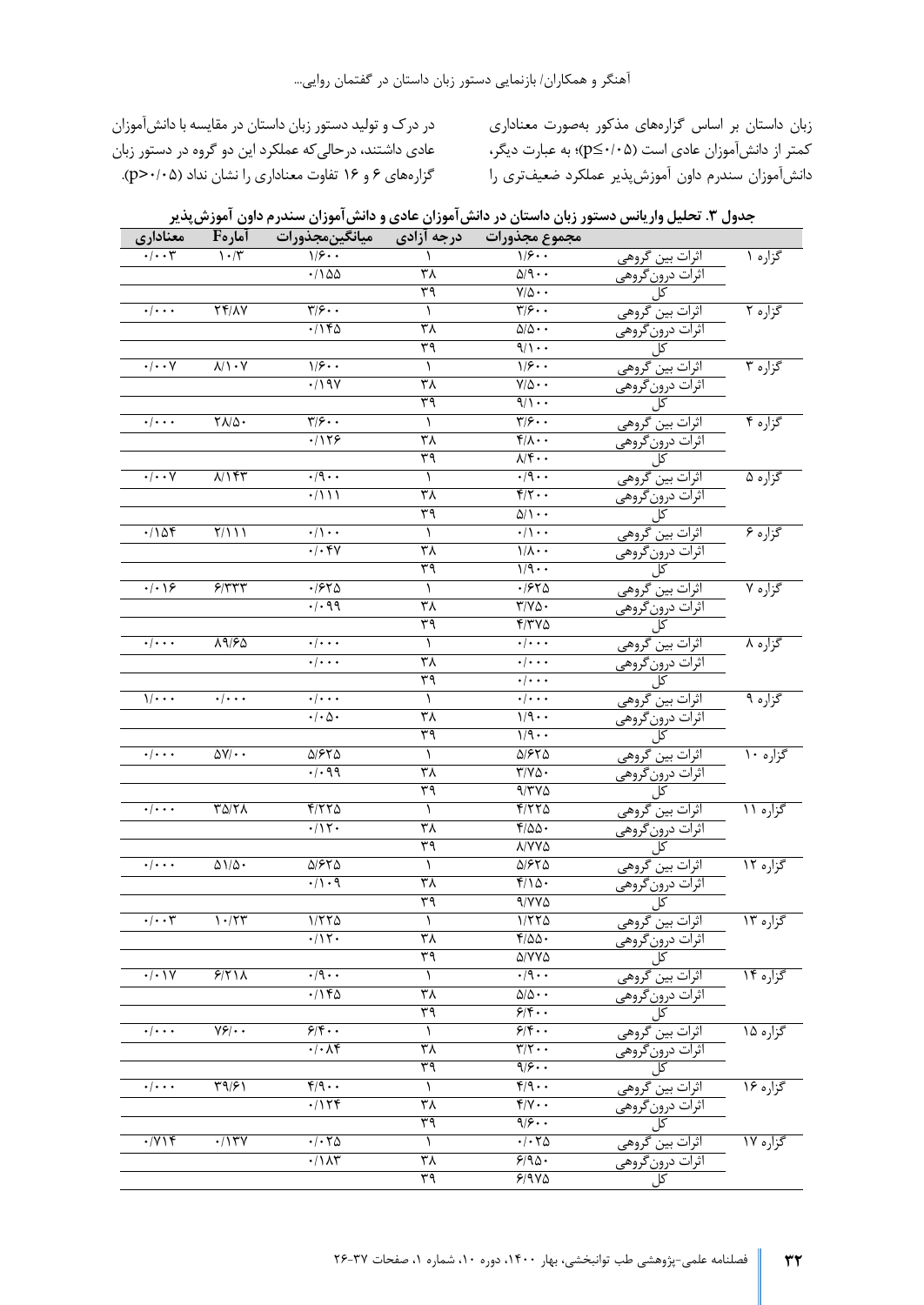این اختلاف میانگین، یعنی اختلاف درك و تولید دستور زبان داستان در دانش آموزان عادي و دانش آموزان سندرم داون آموزش پذیر در نمودار 1 نشان دهنده پایین تر بودن درك و

تولید دستور زبان داستان در گزارههای ۰٫ ،۲ ،۳ ،۴ ،۵ ،۷ ،۸ ،10 ،11 ،12 ،13 ،14 15 و 17 در دانش آموزان سندرم داون آموزش پذیر در مقایسه با دانش آموزان عادي است.



**نمودار .1 مقایسه میزان درك و تولید دستور زبان داستان در دانش آموزان عادي و دانش آموزان سندرم داون آموزش پذیر** 

نشان داد که تفاوت معناداري بین این دو گروه در درك و تولید دستور زبان داستان0.001≥p، /23 116 ) =،1 3 (F وجود دارد.

بر اساس جدول 4 نتایج تحلیل واریانس دستور زبان داستان در دانش آموزان عادي و دانش آموزان سندرم داون آموزش پذیر

**جدول .4 تحلیل واریانس دستور زبان داستان در دانش آموزان عادي و دانش آموزان سندرم داون آموزش پذیر** 

| معناداري                        | آماره F | ميانگين مجذورات          | درجه  | مجموع مجذورات             |                  |                      |
|---------------------------------|---------|--------------------------|-------|---------------------------|------------------|----------------------|
|                                 |         |                          | آزادي |                           |                  |                      |
| $\cdot$ $\cdot$ $\cdot$ $\cdot$ | ۱۱۶/۲۳  | $\cdots$ . $\lambda$ 951 |       | $\cdots$ . $\lambda$ 951  | اثرات بين گروهي  |                      |
|                                 |         | 155                      |       | 155                       | اثرات درون گروهي | دستور زبان<br>داستان |
|                                 |         |                          | س     | $V \cdot f \Delta \cdots$ | دا               |                      |

به منظور مشاهده عینی اختلاف میانگین درك و تولید دستور زبان داستانبین دو گروه آزمودنی از نمودار خطی استفاده شد. این اختلاف میانگین به خوبی در نمودار 2 نشان -

دهنده اختلاف در درك و تولید دستور زبان داستان توسط دانش آموزان سندرم داون آموزش پذیر در مقایسه با دانش - آموزان عادي در سطح گفتمان روایی است.



**نمودار .2 مقایسه کلی درك و تولید دستور زبان داستان در دانش آموزان عادي و دانش آموزان سندرم داون آموزش پذیر**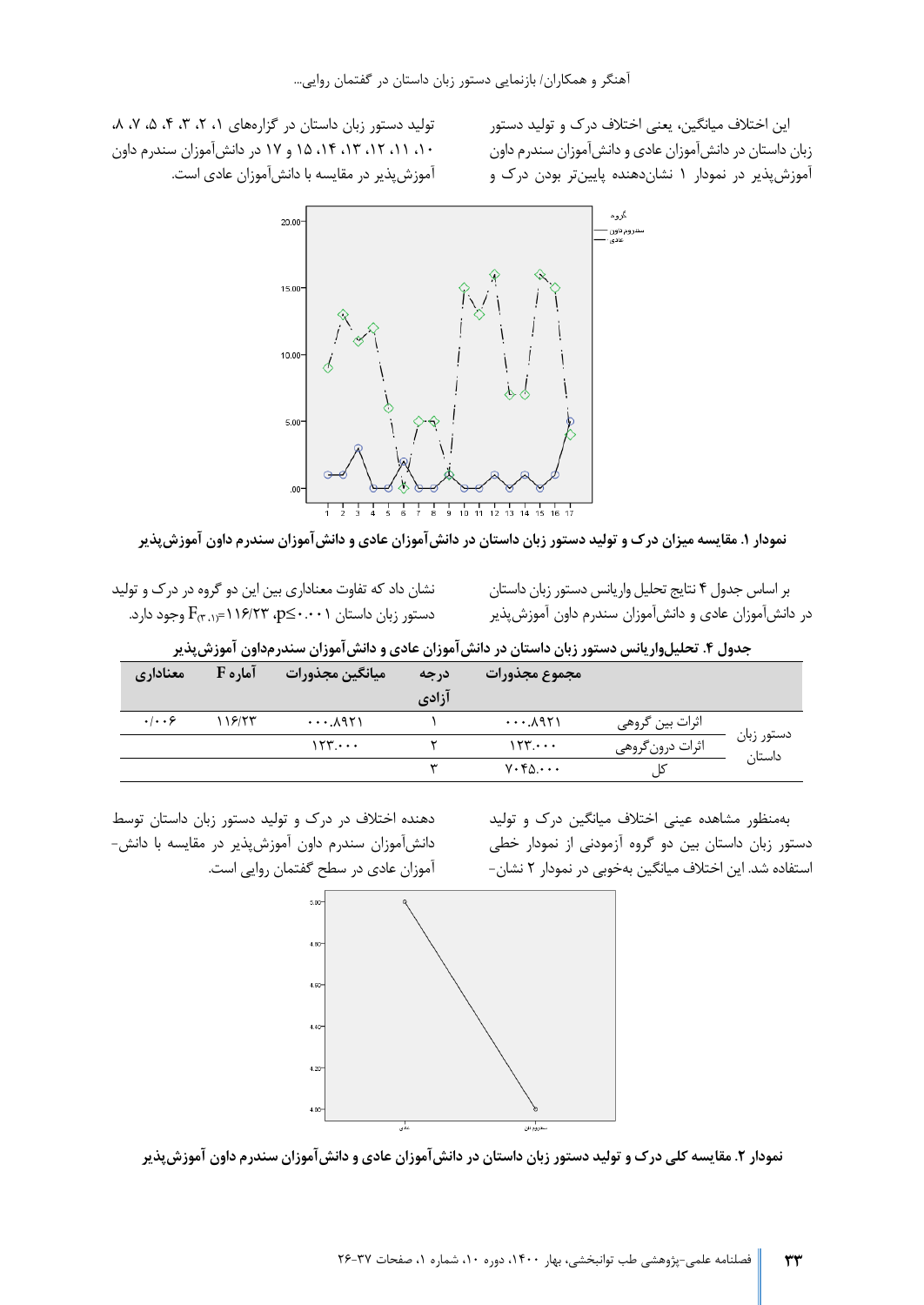با بیش از %95 اطمینان، وجود تفاوت معنادار در درك و تولید دستور زبان داستان میان این دو گروه تایید می شود ؛ بدین ترتیب، فرضیه صفر پژوهش مبنی بر اینکه «تفاوت معناداري در درك و تولید دستور زبان داستان توسط دانش آموزان عادي و دانش آموزان سندرم داون آموزش پذیر وجود ندارد» رد می گردد.

### **بحث**

پژوهش حاضر به بررسی توانایی درک و تولید گفتمان روایی بر اساس دستور زبان داستان دانش آموزان مبتلا به سندرم داون فارسی زبان و مقایسه آنها با کودکان عادي پرداخت. با توجه به توصیف و تجزیه وتحلیل نتایج به دست آمده مشخص گردید که میانگین بازنمایی درك و تولید روایت بر مبناي دستور زبان داستان توسط دانش آموزان عادي به طور قابل ملاحظهای بیشتر از دانشآموزان سندرم داون آموزش پذیر بود ؛ به این ترتیب که نتایج تحلیل واریانس دستور زبان داستان حاکی از آن بود که تفاوت معناداري در درك دستور زبان داستان در میان این دو گروه آزمودنی وجود دارد (جدول 4) ؛ در نتیجه، فرضیه صفر پژوهش مبنی بر اینکه «تفاوت معناداري در درك و تولید دستور زبان داستان توسط دانش آموزان عادي و دانش آموزان سندرم داون آموزش پذیر وجود ندارد» رد می شود. این یافته گویاي این حقیقت است که عملکرد زبانی دانش آموزان سندرم داون آموزش پذیر در بیشتر گزاره هاي دستور زبان داستان در مقایسه با دانش آموزان عادي ضعیف تر است. این عملکرد ضعیف می تواند مرتبط با عوامل مختلفی همچون نقص و اختلال در توانایی هاي شناختی همچون حافظه و مهارت هاي زبانی همچون تولید روایت باشد.<sup>[۲۱٬۲۹</sup>-۲۱٬۲۹ با وجود این، باید در نظر داشت که در میان 17 گزاره دستور زبان داستان مورد آزمون دانش - آ موزان سندرم داون گزاره ،17 یعنی پایان داستان را بهتر از دیگر گزارهها به یاد آوردند. این موضوع می تواند گویای این حقیقت باشد که حافظه کوتاممدت این گروه از کودکان بهتر عمل می کند؛ بنابراین، می توان با تقویت این نوع حافظه به بهبود عملکردهاي شناختی و زبانی آنها کمک کرد.

علاوه بر این، پژوهش هاي مختلف نشان دادند اگرچه رشد توانایی هاي درك و تولید روایت از اوایل کودکی آغاز می شود، اما این رشد به طور قابل ملاحظهای با افزایش سن همبسته است<sup>[۳۹-۴۰]</sup>؛ در نتیجه، انتظار می رود همراه با رشد زبانی و شناختی، رشد مهارت هاي روایی در کودکان عادي تا حدود سن هفت سالگی<sup>۴۱۱</sup> و پس از آن تا اوایل سن بلوغ نیز ادامه مییابد.<sup>۱۴۲۱</sup> بر این اساس، با توجه به اینکه دستور زبان داستان به عنوان طرح واره اي در حافظه معنایی شناخته می شود و بازنمایی مناسب آن نیازمند وجود توانایی هاي شناختی

همچون دانش فضایی و پردازش آن نیازمند دانش زبانی است<sup>[۱۲</sup>-۱<sup>۲]</sup>، یافتههای حاصل از پژوهش حاضر نتایج و شواهد ارائهشده در پژوهش کامبلین<sup>۲۸]</sup> (۱۹۹۴) مبنی بر وجود اختلال در حافظه شفاهی و کلامی افراد مبتلا به سندرم داون را مورد تایید قرار می دهد. علاوه بر این، یافته هاي پژوهش حاضر همسو با نتایج ناس، لرواگ، لیستر و هولم<sup>۲۱۱]</sup> (۲۰۱۵) است که نشان دادند عملکرد کودکان سندرم داون ضعیف تر از کودکان عادي در رابطه با واژگان، دستور زبان و حافظه کوتاه - مدت کلامی است.

در همین راستا، یافتههای پژوهش هایی همچون فلتیس، یاول و رابرتس<sup>[۲۹]</sup> (۲۰۱۱)، فاریابی، ظریفیان و یادگاری<sup>[۳۴]</sup> (۲۰۱۷) و اصغری، اخوان و قاسمی جوبنه<sup>[۳۵]</sup> (۲۰۱۸) نشان دادند علی رغم وجود ضعف ها و اختلال هاي بارز در توانایی هاي شناختی و زبانی به طور خاص در بازنمایی دستور ز بان داستان در سطح گفتمان روایی، همبسته با سندرم داون می توان با مداخله به موقع و مناسب آموزشی به پیشرفت مهارت هاي شناختی و زبانی این افراد کمک کرد زیرا درك و تولید روایت به طور مناسب و موثر در جریان انتقال اطلاعات تاثیر قابل - ملاحظهای در کیفیت زندگی اجتماعی افراد دارد؛ علاوه بر این، می تواند در شناسایی ویژگی ها، توانایی ها و ضعف هاي گروه ها ي [ 43] بالینی دانش آموزان داراي سندرم داون مفید واقع شود . همچنین، این یافته ها می تواند شاهدي در رابطه با این نتیجه حاصل از پژوهش حاضر در نظر گرفته شود که حافظه کوتاه - مدت دانش آموزان سندرم داون آموزش پذیر در درك و تولید گزاره 17 یعنی پایان داستان خوب عمل کرده است ؛ بنابراین، همسو با نتایج حاصل از پژوهش هایی همچون جرولد و بدل<sub>ی</sub> <sup>[۴۴]</sup> (۲۰۰۱) و ک<sub>ی</sub>-رینینگ برد و چپمن<sup>[۴۵]</sup> (۱۹۹۴) است، مبنی بر اینکه علی رغم وجود ضعف هایی در حافظه کوتاهمدت افراد داراي سندرم داون، شواهدي وجود دارد که نشان میدهد حافظه کوتاهمدت این افراد به دلیل محدودیت در ذخیره سازي میزان اطلاعات، توانایی عملکرد مناسب را در مواردي خاص مانند درك و تولید پایان داستان نمایان می - سازد ، به طوري که با تقویت حافظه و پیشرفت در مهارت هاي زبانی می توان انتظار عملکرد بهتري را در دیگر گزاره هاي دستور زبان داستان نیز در این گروه آزمودنی داشت.

## **نتیجه گیري**

یافته هاي حاصل از پژوهش حاضر بیانگر این است که عملکرد دانش آموزان سندرم داون آموزش پذیر در بازنمایی دستور زبان داستان به طور معن اداري ضعیف تر از دانش آموزان عادي است. با وجود این، دانش آموزان سندرم داون آموزش - پذیر آخرین گزاره، یعنی پایان داستان را بهتر از دیگر گزاره ها درك و تولید کردند.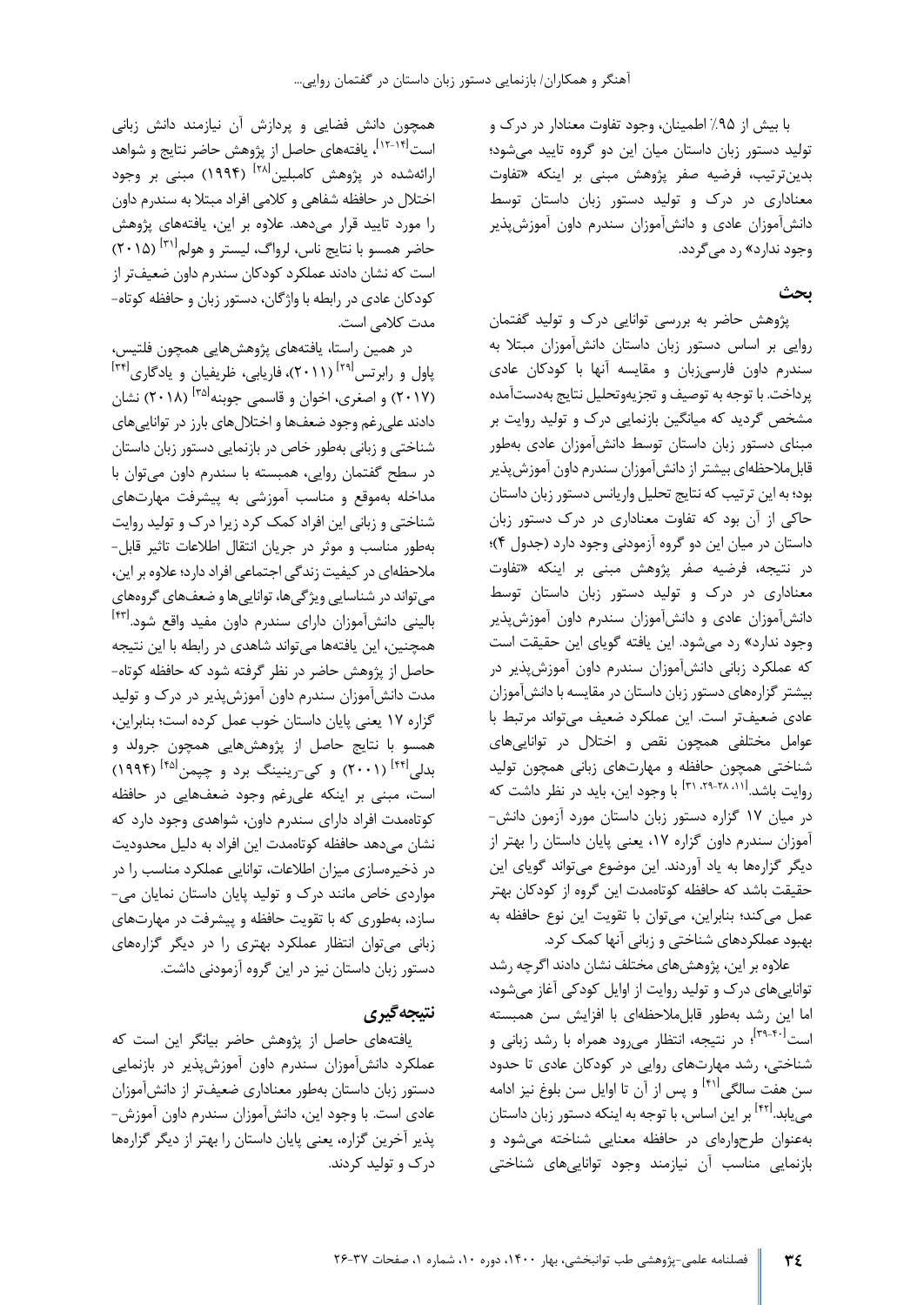مرکز توانبخشی امام علی (ع) و مدارس دخترانه گلستان و پسرانه ابوریحان شهر کرمان و همچنین کلیه دانش آموزان و .<br>خانوادههاي آنها که ما را در گردآوري دادههاي این پژوهش یاري کردند، قدردانی و تشکر می کنند.

- 1. Grieco J, Pulsifer M, Seligsohn K, Skotko B, Schwartz A. Down syndrome: Cognitive and behavioral functioning across the lifespan. In American Journal of Medical Genetics Part C: Seminars in Medical Genetics. 2015;169(2):135-149.
- 2. Contestabile A, Benfenati F, Gasparini L. Communication breaks-Down: from neurodevelopment defects to cognitive disabilities in Down syndrome. Progress in neurobiology. 2010;91(1):1-22.
- 3. Turnpenny PD, Ellard S. Emery's Elements of Medical Genetics E-Book. *Elsevier Health Sciences*. 2016 Nov 30.
- 4. Seno MP, Giacheti CM, Moretti-Ferreira D. Narrative language and fluency in Down syndrome: a review. Revista CEFAC. 2014 Aug;16(4):1311-7.
- 5. Lott IT, Dierssen M. Cognitive deficits and associated neurological complications in individuals with Down's syndrome. The Lancet Neurology. 2010 Jun 1; 9(6):623-33.
- 6. Nelson L, Johnson JK, Freedman M, Lott I, Groot J, Chang M, Milgram NW, Head E. Learning and memory as a function of age in Down syndrome: a study using animalbased tasks. *Progress in Neuropsychopharmacology and Biological Psychiatry*. 2005 Mar 1; 29(3):443-53.
- 7. Startin CM, Hamburg S, Strydom A. Comparison of Receptive Verbal Abilities Assessed Using the KBIT-2 and BPVS3 in Adults With Down Syndrome. *Frontiers in psychology*. 2019; 9:2730.
- 8. Karmiloff-Smith A, Al-Janabi T, D'Souza H, Groet J, Massand E, Mok K, Startin C, Fisher E, Hardy J, Nizetic D, Tybulewicz V. The importance of understanding individual differences in Down syndrome. *F1000Research*. 2016; 5.
- 9. Mégarbané A, Noguier F, Stora S, Manchon L, Mircher C, Bruno R, Dorison N, Pierrat F, Rethoré MO, Trentin B, Ravel A. The intellectual disability of trisomy 21: differences in gene expression in a case series of patients with lower and higher IQ. *European Journal of Human Genetics*. 2013 Nov; 21(11):1253.
- 10.Afrooz GA, *An Introduction of Psychology and Exceptional Children*. Tehran: University of Tehran; 1391. [In Persian].

**تشکر و قدردانی**  بدین وسیله نویسندگان پژوهش حاضر از مسئولین مدارس استثنائی حضرت فاطمه، والعصر، عم اد، هوشنگ ارجمند و

#### **منابع**

- 11.Channell MM, McDuffie AS, Bullard LM, Abbeduto L. Narrative language competence in children and adolescents with Down syndrome. Frontiers in Behavioral Neuroscience. 2015 Oct 30;9:283.
- 12.Carroll DW. *Psychology of language*. (5th Ed). USA: Thomson Wadsworth. 2008.
- 13.Gee JP. An introduction to discourse analysis: Theory and method. Routledge; 2004 Aug 2.
- 14.Smith CS. Modes of discourse: The local structure of texts. Cambridge University Press; 2003 Apr 17.
- 15.Levinsohn SH. Self-instruction materials on narrative discourse analysis. Online: https://mail. jaars. org/~ bt/narr. zip. 2015.
- 16.Evans V, Green M. Cognitive linguistics: An introduction. Edinburgh University Press; 2006.
- 17.Botting N. Narrative as a tool for the assessment of linguistic and pragmatic impairments. Child language teaching and therapy. 2002 Feb;18(1):1-21.
- 18.Boersma AH. The efficacy of story grammar training on narrative skills of children with specific language impairment. [Master's thesis]. Utrecht: Utrecht University; 2015.
- 19.Janssen LH. The efficacy of Story Grammar Training in children with SLI: an efficacy study of narrative intervention as well as the establishment of the predictive value of executive and working memory ability on narrative scores. [Master's thesis]. Nijmegen: Radbound University Nijmegen; 2017.
- 20.Hayward D, Schneider P. Effectiveness of teaching story grammar knowledge to preschool children with language impairment. An exploratory study. Child Language Teaching and Therapy. 2000 Oct;16(3):255- 84.
- 21.Mandler JM, Johnson NS. Remembrance of things parsed: Story structure and recall. Cognitive psychology. 1977 Jan 1;9(1):111- 51.
- 22.Rumelhart DE. On evaluating story grammars. Cognitive Science. 1980 Jul;4(3):313-6.
- 23.Stein NL, Glenn CG. An Analysis of Story Comprehension in Elementary School Children: A Test of a Schema.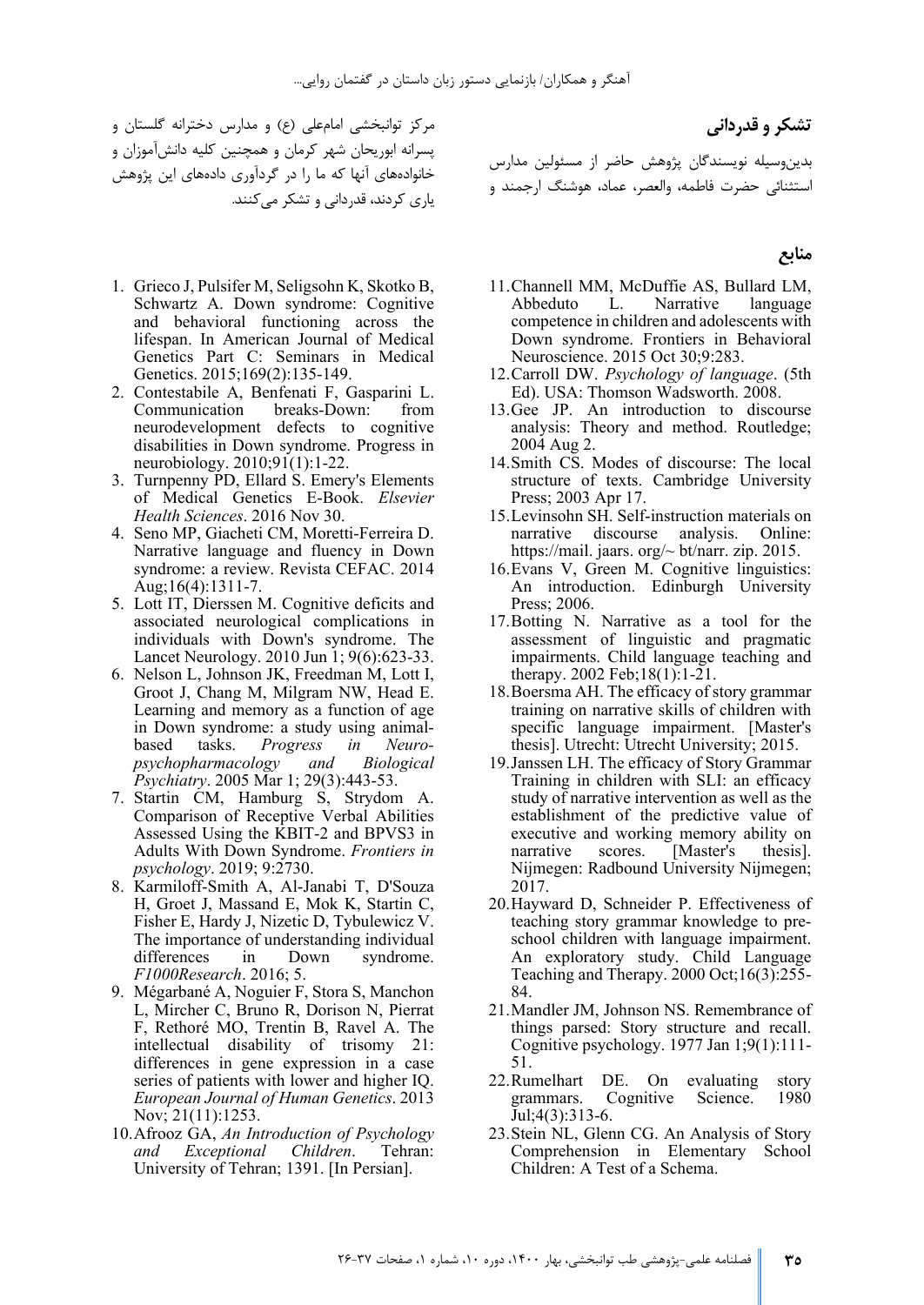- 24.Botting N. Narrative as a tool for the assessment of linguistic and pragmatic impairments. Child language teaching and therapy. 2002 Feb; 18(1):1-21.
- 25.Cleave PL, Girolametto LE, Chen X, Johnson CJ. Narrative abilities in monolingual and dual language learning children with specific language impairment. Journal of Communication Disorders. 2010 Nov 1;43(6):511-22.
- 26.Jones AC, Toscano E, Botting N, Atkinson JR, Denmark T, Herman R, Morgan G. Narrative skills in deaf children who use spoken English: Dissociations between macro and microstructural devices. Research in developmental disabilities. 2016 Dec 1; 59: 268-82.
- 27.Norbury CF, Bishop DV. Narrative skills of children with communication impairments. International Journal of Language & Communication Disorders. 2003 Jul 9;38(3):287-313.
- 28.Comblain A. Working memory in Down's syndrome: Training the rehearsal strategy. Down's Syndrome, Research and Practice. 1994; 2(3):123-6.
- 29.Feltis BB, Powell MB, Roberts KP. The effect of event repetition on the production of story grammar in children's event narratives. Child abuse & neglect. 2011 Mar 1;35(3):180-7.
- 30.Stein NL, Glenn CG. An Analysis of Story Comprehension in Elementary School Children: A Test of a Schema. 1979.
- 31.Næss KA, Lervåg A, Lyster SA, Hulme C. Longitudinal relationships between language and verbal short-term memory skills in children with Down syndrome. Journal of Experimental Child Psychology. 2015 Jul 1; 135:43-55.
- 32.Raghibdust Sh, Malekshahi A. Comprehension of Simple and Compound Syntactic Structures in Persian-speaking Down Children. Literary Text Research. 2009; 13 (39): 57-76.
- 33.Jahangiri N, Roohi, Z. The etiology of language delay and speech deficits in Down Syndrome. Journal Of Linguistics & Khorasan Dialects. 2012; 2(3): 135-172.
- 34.Faryabi F, Zarifian T, Yadegari F. Translation, Effect of a Core Vocabulary Intervention Program on Speech

Intelligibility in 7-11-year-old Farsi-Speaking Educable Children with Down Syndrome. J Rehab Med. 2017; 6(1):104- 113.

- 35.Asghari F, Akhavan M, Ghasemi Jobaneh R. Effect of Storytelling Method on Social Skills in Children with Down Syndrome. jcmh. 2018; 5 (3):1-10.
- 36.Goldman SR, Varnhagen CK. Memory for embedded and sequential story structures. Journal of Memory and Language. 1986 Aug 1; 25(4):401-418.<br>37. American Psychia
- Psychiatric Association. Diagnostic and statistical manual of mental disorders (5th ed.). Washington, DC: American Psychiatric Association; 2013.
- 38.Shahim S. Adaptation and standardization of Wechsler Intelligence scale for children revised (WISC-R). Shiraz: University of Shiraz. 5th edition; 2009.
- 39.Price JR, Roberts JE, Jackson SC. Structural development of the fictional narratives of African American preschoolers. Language, Speech, and Hearing Services in Schools. 2006.
- 40.Mäkinen L, Loukusa S, Nieminen L, Leinonen E, Kunnari S. The development of narrative productivity, syntactic complexity, referential cohesion and event content in four-to eight-year-old Finnish children. First Language. 2014 Feb;34(1):24-42.
- 41.Hickmann M. Children's discourse: person, space and time across languages. Cambridge University Press; 2004.
- 42.Westerveld MF, Moran CA. Spoken expository discourse of children and adolescents: Retelling versus generation. Clinical linguistics & phonetics. 2013 Sep 1;27(9):720-34.
- 43.Patten ML, Newhart M. Understanding research methods: An overview of the essentials. Routledge; 2017 Jun 26.
- 44.Jarrold C, Baddeley AD, Phillips CE. Verbal short-term memory in Down syndrome. Journal of Speech, Language, and Hearing Research. 2002.
- 45.Kay-Raining Bird E, Chapman RS. Sequential recall in individuals with Down syndrome. Journal of Speech, Language, and Hearing Research. 1994 Dec; 37(6): 1369-80.